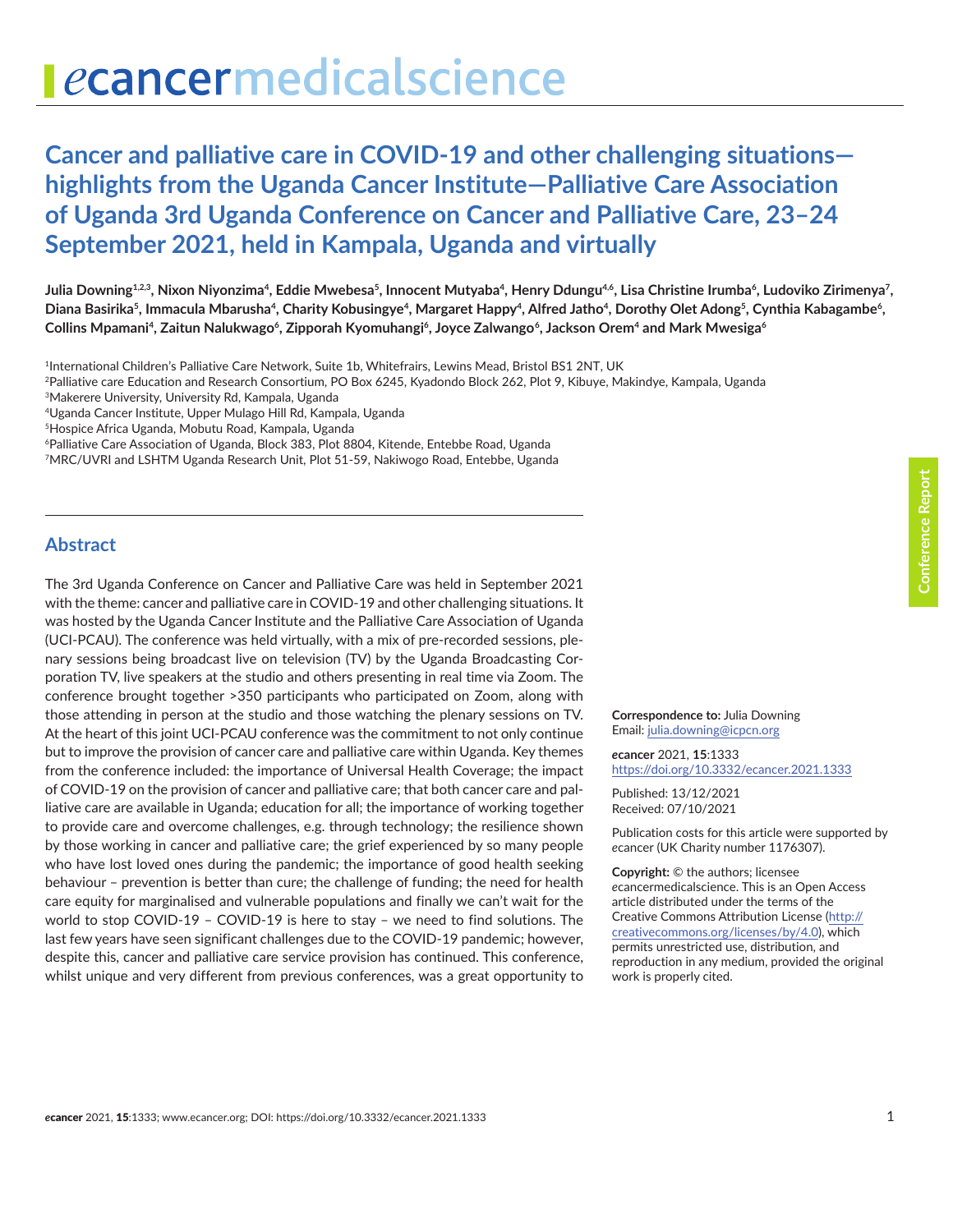Conference Report **Conference Report**

share not only amongst each other, but also to share key messages with the public through the live broadcasting of the plenary sessions of the conference.

**Keywords:** *cancer care, palliative care, Uganda, COVID-19, pandemic, policy, integration, education, research, paediatrics*

#### **Introduction**

Being prepared and responding well to a global pandemic is essential in order to not only manage the pandemic, but ensure that existing health services, such as cancer care and palliative care, can continue throughout the pandemic. Since the global COVID-19 pandemic began in early 2020, much of the world has been in and out of lockdown, with health services stretched to the limit, and restrictions placed on movement and care provision, that have been previously unheard of. Uganda is no exception to this, with severe lockdowns which restricted the movement, not only of health and social care professionals trying to provide care, but also of patients and their families, trying to access care. Restrictions on meeting have impacted on care provision and on education and the running of events such as conferences. Thus, this 3rd Uganda Conference on Cancer and Palliative Care run jointly by the Uganda Cancer Institute (UCI) and the Palliative Care Association of Uganda (PCAU) was breaking new ground. This was a virtual conference, with a mix of pre-recorded sessions, plenary sessions being broadcast live on television (TV) by the Uganda Broadcasting Corporation (UBC) TV, live speakers at the studio and others presenting in real time via Zoom. Delegates had the opportunity to share about their adaptability, resilience and use of technology to ensure continuity of care in the pandemic, how they reached out to the most vulnerable with messages of health and hope and how resilient caregivers, despite their exhaustion and the strains under which they have been working, sustained cancer and palliative care services. At the heart of this joint UCI-PCAU conference was the commitment to not only continue but to improve the provision of cancer care and palliative care within Uganda, with a desire to share and learn from each other, and to learn lessons that can be applied in other challenging situations, or future pandemics. Dr Jackson Orem, Executive Director of the UCI, encouraged participants that 'this 3rd Uganda conference on cancer and palliative care presents an opportunity for Uganda to inspire Africa and the World at large with a perspective of hope in cancer prevention, research, treatment and palliative care. We are hopeful that you all find this conference rewarding, stimulating, and meaningful for the betterment of us all*'*.

The conference was held on 23–24 September 2021, 28 years after the first palliative care service was started in Uganda – a birthday worth recognising, with several of those involved from the start in attendance. PCAU is the National Association for palliative care providers in Uganda and was established in 1999 and registered as a non-governmental organisation in 2003 to support and promote the development of palliative care in Uganda. PCAUs mission is to accelerate the integration of palliative care into the Uganda health care system through (a) capacity building, (b) advocacy and awareness creation, (c) research and information and (d) governance and resources mobilisation, in order to increase access to culturally appropriate palliative care in Uganda in collaboration with partners [\[1\].](#page-10-0) PCAU works in partnership with the Ministry of Health (MoH), other government agencies, stakeholders, civil society and individuals, for the scale-up of palliative care services in Uganda and has 24 member organisations and 1,200 individual members [\[2\]](#page-10-0).

UCI is a regional centre of excellence and has provided care to individuals from within Uganda, and across East Africa, conducting groundbreaking research on cancer in Africa and globally. Its functions include but are not limited to: '(a) developing policy on the prevention, diagnosis and treatment for cancers and on the care for patients with cancer and cancer related diseases; (b) undertaking and coordinating the prevention and treatment of cancers in Uganda; (c) providing comprehensive medical care services to patients affected with cancer and cancer related diseases; (d) providing palliative care and rehabilitation services to patients with cancer; (e) overseeing the management of cancer and cancer related services in public and private health centres; and (f) conducting or coordinating cancer related research activities in and outside Uganda' [\[1, 3\]](#page-10-0).

UCI [\[4\]](#page-10-0) attends to an average of 200 patients a day. In the past 10 years, it has changed from a place where you were 'sent to die' to a centre of excellence in research and clinical care, and is amongst the best cancer centres in the region.

Cancer is one of the leading causes of morbidity globally and an important public health concern, with 17 million new cases annually in 2018, and 9.6 million deaths [\[5\]](#page-10-0). Globally rates are expected to increase to 21.6 million by 2030 [\[6\]](#page-10-0). Uganda is also seen as one of the leading countries in sub-Saharan Africa for the provision of palliative care [\[7\].](#page-10-0) Prior to the pandemic, there had been key developments in cancer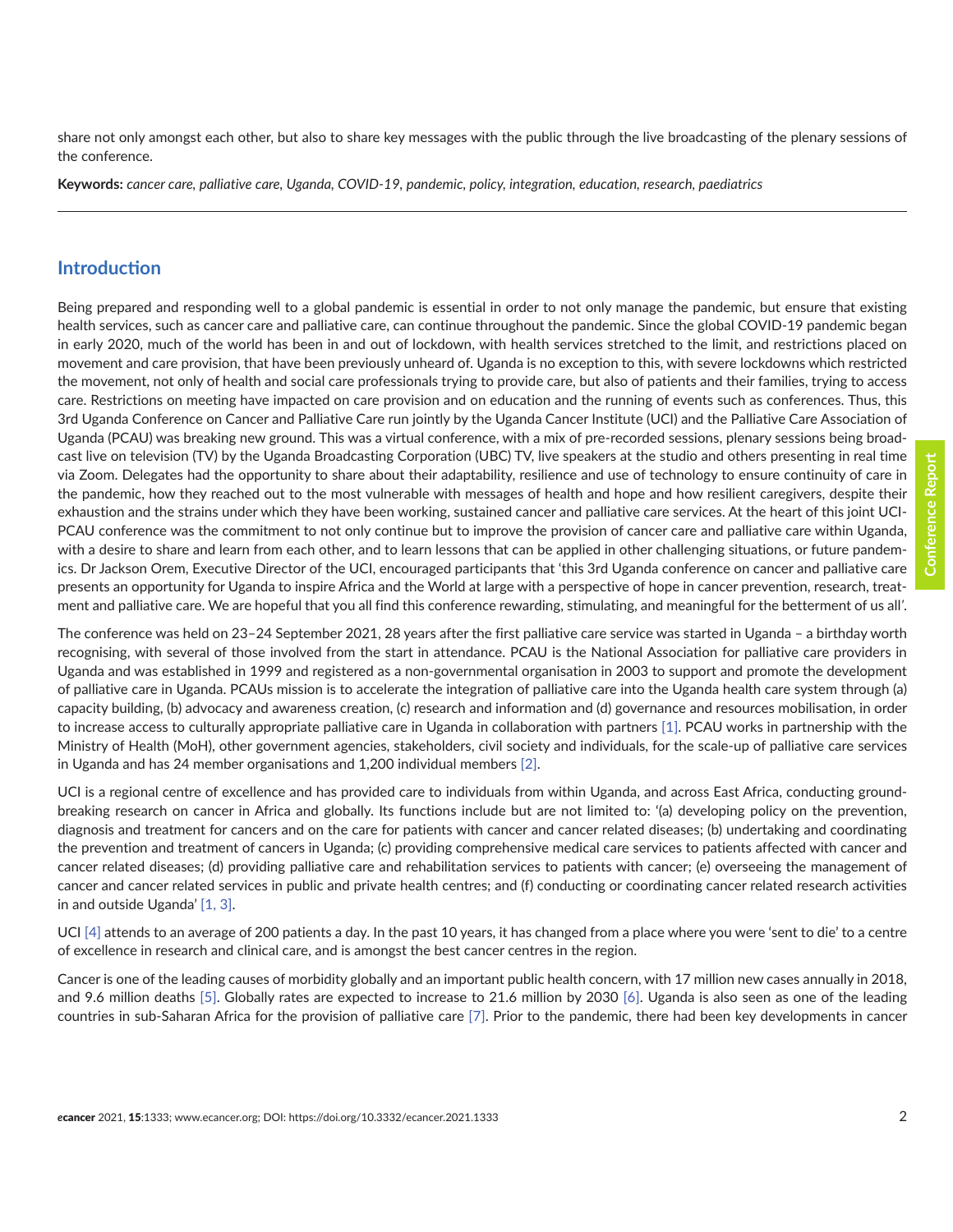and palliative care with the World Health Assembly (WHA) [\[6, 8\]](#page-10-0) passing resolutions which are critical in guiding us into the future for cancer and palliative care service provision, the sustainable development goals, in particular that of goal 3: good health and wellbeing [\[9\]](#page-10-0), the Declaration of Astana on Primary Health Care [\[10\]](#page-10-0) and Universal Health Coverage (UHC) [\[11\]](#page-10-0). However, all of these have been superseded by the COVID-19 pandemic. As of the 26 September 2021, there had been 231.7 million confirmed cases of COVID-19 globally with 4.7 million deaths [\[12\]](#page-10-0). *'*The unprecedented overload of the healthcare system due to the pandemic presented hospitals around the world with high demands on structural and operational capacities placed many medical facilities on the brink of collapse. As a result, the high influx of severe patients required hospitals to expand intensive care units and bed capacities using other units including operating rooms and close non-essential services*'* [\[12\].](#page-10-0) Alongside this, countries including Uganda have had to look at how they can contain and control the epidemic, initiating national lockdowns, restricting travel both within and outside of the country, requiring self-isolation of those in contact with people with COVID-19 and restricting access to some health care services. Therefore, alongside the challenges of not having access to personal protective equipment (PPE) and the increased cost of living, health and social care professionals have found it hard getting to work, providing care, caring for their families and staying safe. It is within this context that cancer and palliative care services have been provided during the pandemic, and it is within this context that participants gathered virtually at the 3rd Uganda Conference on Cancer and Palliative Care.

#### **Opening of the conference**

In the opening plenary of the conference, Dr Tedros Adhanom, Director General of the World Health Organization (WHO), Dr Charles Olaro, Director Curative Health Services on behalf of the Hon. Minister for Health and the Rt. Hon. General Moses Ali, First Deputy Prime Minister and Deputy Leader of Government Business in Parliament, on behalf of the Prime Minister of the Republic of Uganda, all spoke about the resilience and perseverance seen throughout the pandemic. Dr Tedros, in a pre-recorded speech, recognised the impact of the pandemic on both cancer and palliative care services throughout the world. He congratulated Uganda for innovative and creative ways of maintaining services despite the pandemic. He noted that there will be new technical documents published in the coming weeks for palliative care and highlighted the importance of why UHC must remain our top priority built on resilient health systems that can continue to deliver essential health services for cancer care including palliative care, even in the most serious crisis. Dr Olaro recognised the importance of the cancer control continuum emphasising the need to focus on prevention, early detection, diagnosis, treatment and palliative care [\[13\].](#page-10-0) He emphasised the commitment of the MoH for cancer and palliative care noting that the Ministry has created a division of palliative care in the Department of Clinical Services headed by Dr Jackson Amone, and that they have created positions in Kiruddu and Kawempe Hospitals, as well as creating positions throughout the health system for specialists in palliative care. The government works in partnership with both palliative care and cancer care and has seen the UCI develop as a centre of excellence in care, research and training. He stated, on behalf of the Minister of Health that the Government of Uganda is committed to increasing access to quality cancer and palliative care for all its citizens throughout the country. The Rt. Hon. General Ali also emphasised the government's commitment to expanding access to cancer and palliative care through prioritising access to cancer services in the National Development Plan III [\[14\]](#page-11-0) and the establishment of regional cancer centres in four regions in Uganda – Arua, Mbarara, Mbale and Gulu, reducing the need for cancer patients to be referred abroad, improving gradually on the budgetary allocation for cancer services, covering the cost of essential palliative care medicines. He referred to the WHA resolutions on cancer  $[6]$  and palliative care  $[8]$  where countries were called upon to invest in and integrate services, and that the Government is committed to fulfilling these resolutions. In order to do this, we need to develop early diagnosis programmes, develop partnerships, train health professionals and strengthen networks of direct stakeholders. On officially opening the conference, he wished all the presenters, clinicians, researchers and policy makers attending a fruitful and successful conference.

#### **Conference summary**

The conference, held virtually and in the UBC studios, brought together >350 delegates who participated on Zoom, along with those speakers attending in person and members of the public who were able to watch the main conference plenary sessions live on TV via UBC. This was the first time that the joint conference had gone out live on TV, thus increasing the impact as the public, along with other health professionals, policy makers, etc., were able to join via TV. Important to PCAU's focus area of increasing awareness on palliative care, but also meaning that it was hard to estimate reach, although clearly this conference has had a much broader reach than any previous face-to-face meeting. Bearing in mind the challenges that some people can experience with regard to the Internet and technology, satellite facilities were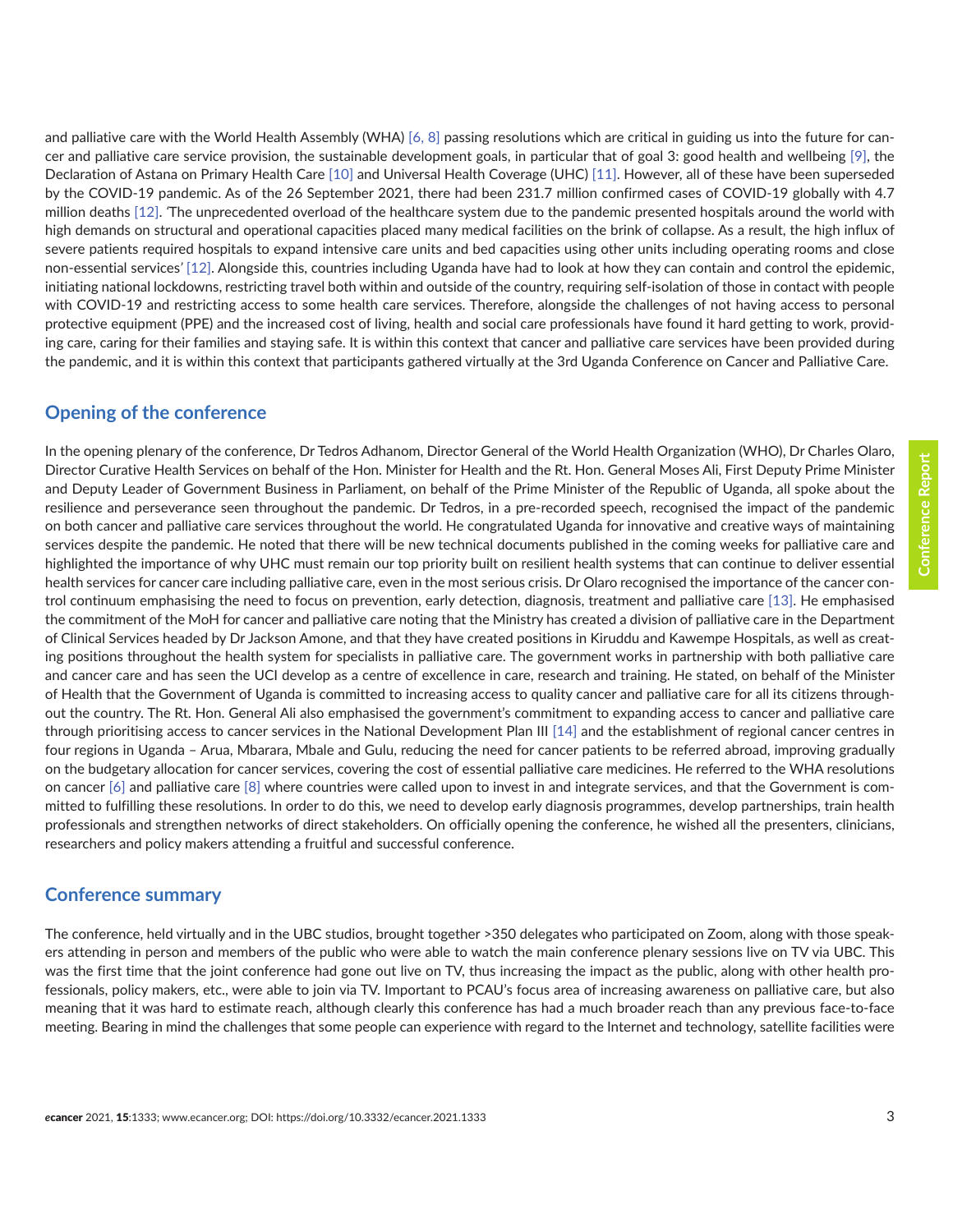set up in 14 health facilities ([Figure 1](#page-4-0)), thus enabling participants to come together locally and join the conference together and once again increasing reach. The conference brought together a wide range of clinicians, academics, human rights advocates, lawyers, clergy, researchers, social workers, policy makers, MoH officials and donors, representing over 100 organisations, to share lessons and look at how services had adapted in order to survive. All of the sessions were interpreted into sign language which was also visible on UBC. The conference was organised into four main tracks as follows:

- 1. Innovation and creativity
- 2. Providing care to vulnerable populations
- 3. Sustainability of cancer and palliative care services
- 4. Resilience and caring for the caregivers

The scientific programme included 14 plenary presentations across 4 plenary sessions, 33 oral breakout presentations, 2 workshops and 21 poster presentations. Presentations were given across the continuum of care, from prevention through to end-of-life care, across the age span, and whilst the main focus was on cancer care, the provision of palliative care for other conditions was also addressed. During the opening ceremony, both UCI and PCAU gave some recognition awards. The UCI recognition award went to Mr Matovu Wasswa who is a swimming coach who lost his wife to cancer. He noticed how many children at UCI and their families struggled for food whilst receiving treatment and so he has mobilised friends and family to give food supplements to the children's ward – something he has continued as much as possible throughout the pandemic. The UCI institutional award went to Development Finance Company of Uganda Bank Ltd. (DFCU) who have supported awareness campaigns but also paid for a shelter for patients who are waiting for medication, amongst other things. The PCAU individual award went to Sr Catherine Nakasita, a Senior Assistant Nursing Officer in Kitagata Hospital, who developed a palliative care unit, and ensured that during the pandemic, patients continued to receive care at home. The PCAU Institutional award went to Joy Hospice Mbale. Joy Hospice was the first place to record a known COVID-19 death in Uganda, which was very distressing for them and the other patients at the hospice and meant that they all had to go into isolation. They have continued to provide care throughout the pandemic and have shown resilience, determination and commitment. Both UCI and PCAU said how hard it had been to choose the winners for the awards as so many people have been dedicated, innovative and committed throughout the pandemic and they thanked everyone for their ongoing work.

#### *Key conference themes*

The key themes identified from the conference were as follows:

- 1. The importance of UHC and having appropriate policies in place
- 2. The impact of COVID-19 on the provision of cancer and palliative care services
- 3. That both cancer care and palliative care are available in Uganda
- 4. Education for all, including strengthening nursing and midwifery
- 5. The importance of working together to provide care and overcome challenges, e.g. through technology
- 6. The resilience shown by those working in cancer and palliative care
- 7. The grief experienced by so many people who have lost loved ones during the pandemic no family has not been affected by COVID-19
- 8. The importance of good health seeking behaviour prevention is better than cure
- 9. The challenge of funding
- 10. The need for health care equity for marginalised and vulnerable populations
- 11. We can't wait for the world to stop COVID-19 COVID-19 is here to stay we need to find solutions.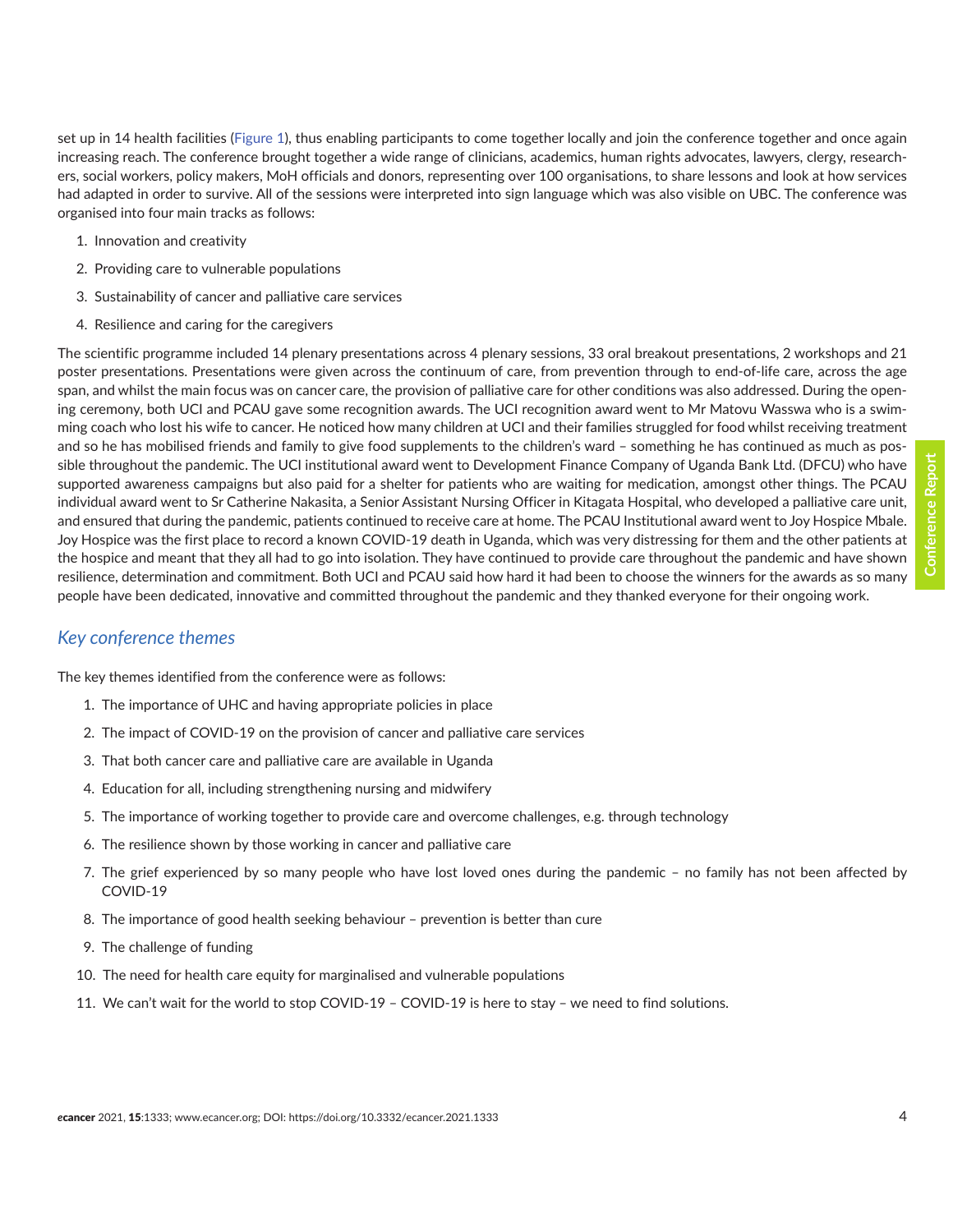- <span id="page-4-0"></span>1. St. Francis Hospital Nsambya
- 2. Mengo Hospital
- 3. Bombo Military Hospital
- 4. China-Uganda Friendship Hospital Naguru
- 5. Soroti Regional Referral Hospital
- 6. Lira Regional Referral Hospital
- 7. Jinja Regional Referral Hospital
- 8. Mbale Regional Referral Hospital
- 9. Msaka Regional Referral Hospital
- 10. Fort Portal Regional Referral Hospital
- 11. Kabale Regional Referral Hospital
- 12. Mbarara Regional Referral Hospital
- 13. Mubende Regional Referral Hospital
- 14. Hoima Regional Referral Hospital

#### **Figure 1. Satellite facilities across Uganda.**

#### *The importance of UHC and having appropriate policies in place*

From the start of the conference with the opening words from Dr Tedros, the importance of UHC was emphasised. The WHO [\[15\]](#page-11-0) states that 'UHC means that all individuals and communities receive the health services they need without suffering financial hardship. It includes the full spectrum of essential, quality health services, from health promotion to prevention, treatment, rehabilitation, and palliative care across the life course*'*. The COVID-19 pandemic has thrown into the spotlight where there are weaknesses in our health systems, the essential nature of UHC and the importance of providing care across the life course, from health promotion through to palliative care.

In order to achieve this, we must have the appropriate policies in place. During the pandemic, there has been a plethora of COVID-19 related standard operating procedures (SOPs) developed and implemented, along with policies and procedures at all levels. However, other policies, such as the palliative care policy for Uganda are still not passed, and yet there is an urgent need for this for the implementation of UHC. The WHA resolutions on cancer  $\lceil 6 \rceil$  and palliative care  $\lceil 8 \rceil$  both highlight the need for policies to guide practice, but also for ensuring education is available for all. For example, the WHA resolution on palliative care [\[8\]](#page-10-0) states that governments need *'*to develop, strengthen and implement, where appropriate, palliative care policies to support the comprehensive strengthening of health systems to integrate evidence-based, cost-effective and equitable palliative care services in the continuum of care, across all levels, with emphasis on primary care, community and home-based care, and universal coverage schemes*'*. Likewise, the Cancer Resolution recommends reducing risk factors for cancer though policies and programmes with the WHO committing to supporting countries to strengthen the policy environment [\[6\].](#page-10-0) Having the appropriate policies will also help in the implementation of UHC, and the Sustainable Development Goals. [\[9, 11\]](#page-10-0) Whilst appreciating all that the Government is doing for palliative care, several of the speakers also recommended that the government should ensure that the palliative care policy is finalised. Dr Charles Ayume, Chair of the Committee of Health in the Parliament of Uganda, in his paper on the second day of the conference pledged to fast track the Palliative Care Policy and get it approved and finalised, along with being committed to finance palliative and cancer care. The policy is also key in addressing issues of health systems strengthening and financing for cancer and palliative care.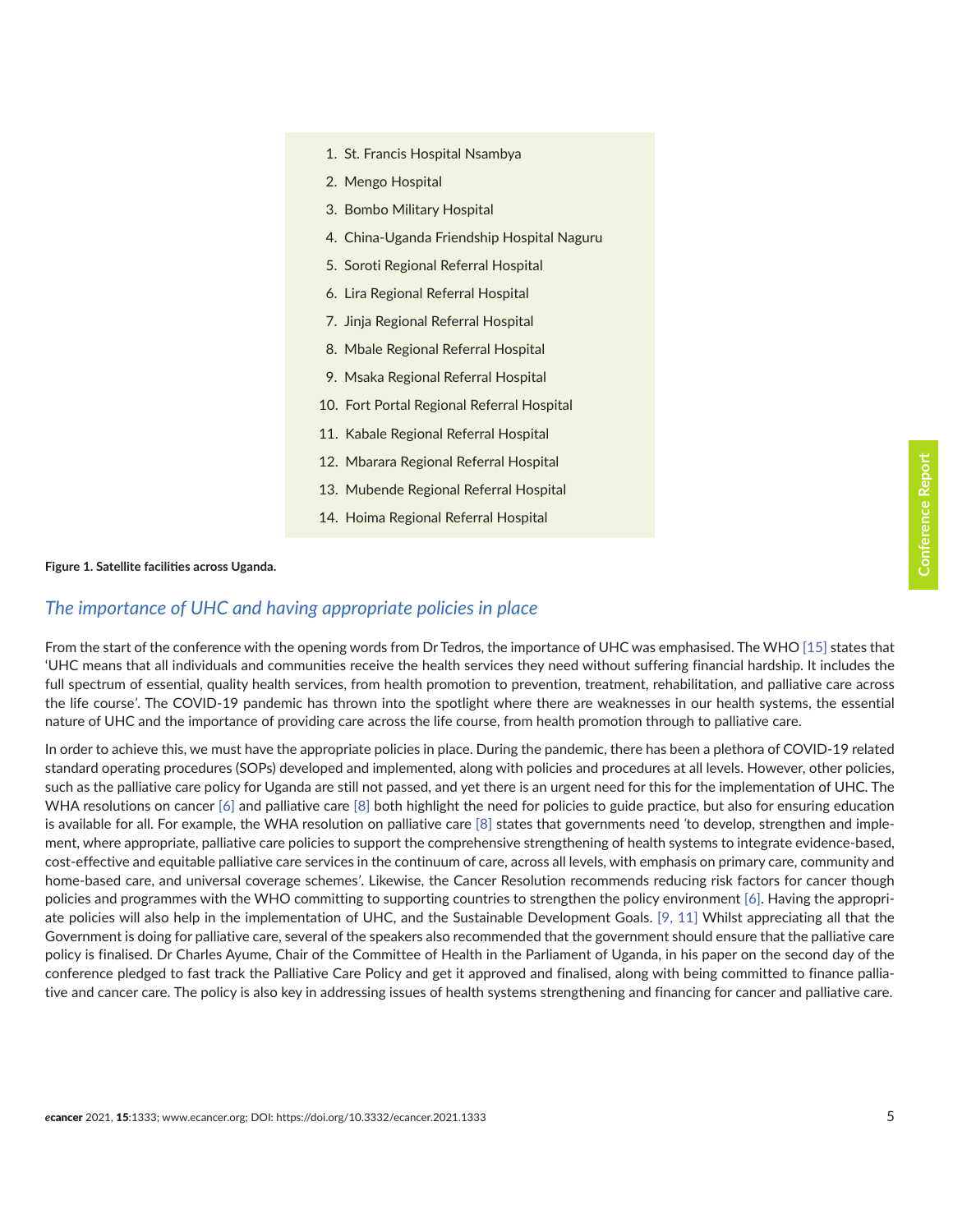Key to the provision of UHC, cancer and palliative care is the pain management, a topic explored through a workshop on integrating pain management into routine service care delivery at hospitals in Uganda. A range of presenters explored the importance of pain assessment and management, including Dr Fred Sebisubi, the former Assistant Commissioner, Department of Pharmaceuticals and Natural Medicines, who represented Dr Neville Oteba, the current Commissioner, Department of Pharmaceuticals and Natural Medicines at the MoH, Rinty Kintu from the American Cancer Society, Dr Emmanuel Higenyi from Joint Medical Stores, Kenneth Mwehonge from Coalition for Health Promotion and Social Development (HEPS) Uganda, Rosemary Canfua from Treat the Pain and Joyce Zalwango from PCAU. During the workshop, there was recognition that pain is distressing and if we can manage pain, we can go a long way in improving quality of life. The experience of increasing access to pain assessment and management in Uganda through the Pain Free Hospital Initiatives Programme was shared, along with lessons from other countries within the region. The importance of all aspects of the supply chain was also stressed, and sadly this had become unstable during COVID-19. The importance of the control of medicines was also discussed but it was highlighted that this should not hinder access to pain management. The government of Uganda is supporting hospitals to ensure that all facilities integrate pain management into routine care and the consumption of morphine has increased with 226 accredited facilities to prescribe and dispense oral morphine in 107 districts of Uganda, although it is still low based on international standards.

#### *The impact of COVID-19 on the provision of cancer and palliative care services*

The impact of the pandemic on the provision of cancer and palliative care services has been great, and many of the abstract presenters talked about how COVID-19 had impacted on the provision of their services and therefore patient outcomes with Mark Mwesiga from PCAU saying that although COVID-19 impacted negatively on access to palliative care in Uganda, we quickly restructured the services to respond to the demand for palliative care across the country. Dr Emmanuel Luyirika from the African Palliative Care Association (APCA) discussed the status of palliative care within the region before COVID-19, and currently. Over the years, Uganda has been seen as a leader in palliative care within the region, with work from 2017 demonstrating that Uganda came on top within the region for the number of services, with 5.87 palliative care services per million inhabitants [\[7\]](#page-10-0). When the Global Atlas on Palliative Care was published in 2020, during the epidemic [\[16\],](#page-11-0) Uganda was no longer on top with Malawi and Eswatini having integrated palliative care. APCA along with Kings College London carried out a survey across Africa to see how prepared services were to respond to a pandemic [\[17\]](#page-11-0) with issues being highlighted such as water, soap, disinfectants and PPE, with security of staff being key. Since the pandemic started, many palliative care programmes have been closed or have reduced services due to the financial impact of the pandemic. Fewer patients have also been seen due to lockdowns, challenges with PPE, transport, etc., yet at the same time the need for services was increasing. Services had to also respond to a large amount of mis-information about the virus, vaccinations, etc., adding an extra challenge. Recommendations were made to continue to increase and ring-fence funding for cancer and palliative care even in an epidemic.

Dr Joyce Balagadde talked about the impact of the pandemic on childhood cancers in Uganda. Globally it has been recognised that childhood cancer has been affected by the pandemic with >30,000 children impacted globally [\[18\]](#page-11-0), due to the restrictions, etc., that individual governments and health systems have put in place – these children have become a casualty of the pandemic. Some of the challenges in Uganda have been that children have found it difficult to access cancer treatment due to national lockdown, the grounding of public transportation, families and guardians who have lost their livelihoods or have died. The impact of the pandemic on health professionals has also been great with >50% of the team at UCI being hit by COVID-19, and services being suspended. Therefore, COVID-19 threatens to reverse the gain that Uganda has made on childhood cancer – UCI saw 25% of the 1,000 children that they expected, and the majority of those were in the advanced stages of disease with poor adherence to treatment exacerbated by lockdown restrictions. Dr Joyce recommended that during challenging situations such as a pandemic, we find ways to get children into care and prevent them from abandoning treatment. She finished by saying: *'*Let us find services and solutions to care for our children making sure that they live with dignity despite COVID-19*'*.

Other presenters shared lessons learnt from across the country including Mbale Regional Referral Hospital, Mobile Hospice Mbarara, UCI, Little Hospice Hoima and Kawempe Home Care. Lisa Irumba from PCAU also shared how they had established SOPs for the continuity of palliative care services throughout the pandemic, working hand in hand with partners and in collaboration with the MoH. These SOPs built confidence amongst palliative care programmes and helped to ensure safety for both patients and caregivers whilst continuing to offer essential services.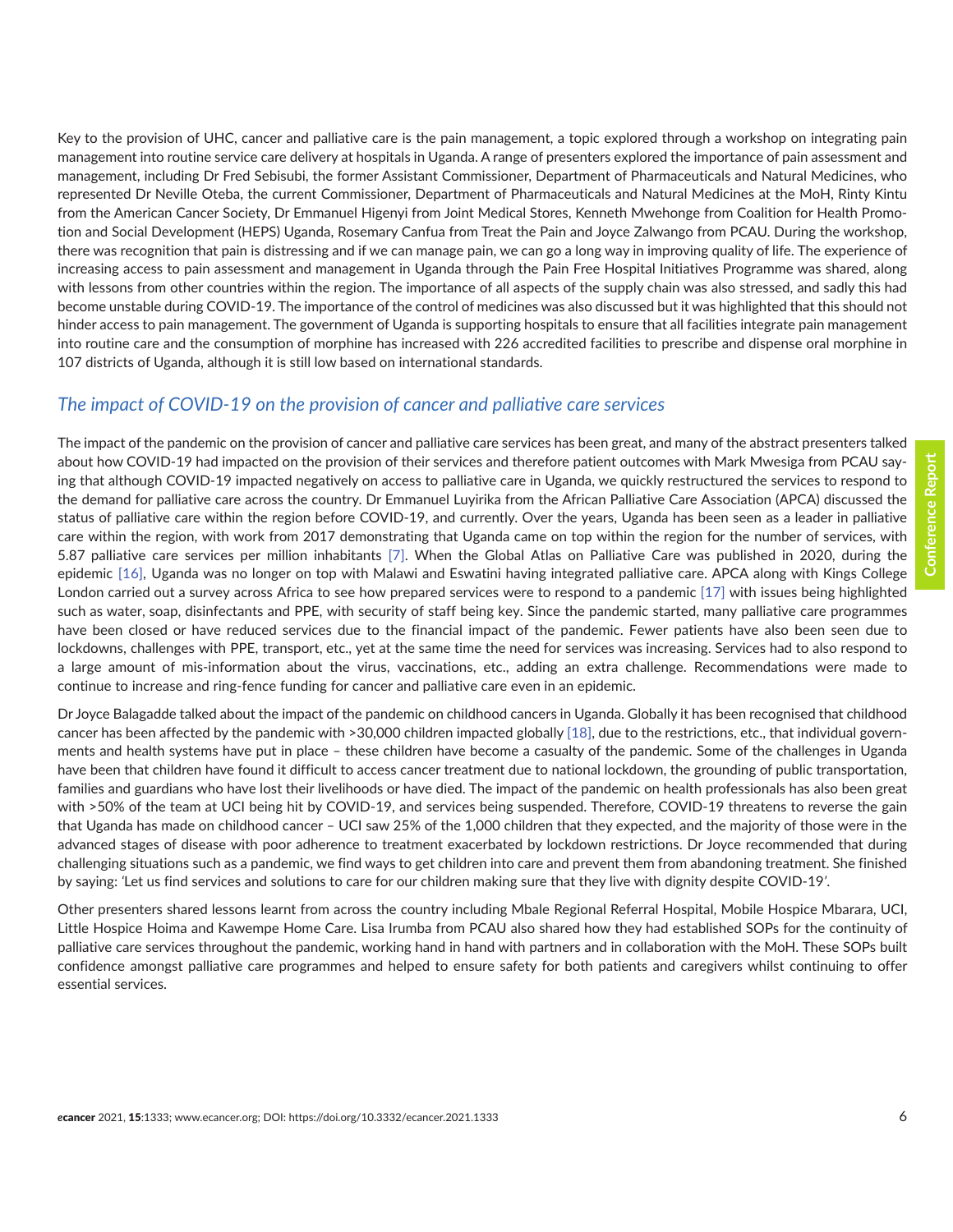#### *That both cancer care and palliative care are available in Uganda*

Throughout the conference, there was an emphasis on the fact that cancer care is available in Uganda – that care is provided through the UCI and that regional cancer hubs are being developed. Professor Jackson Orem, Executive Director of UCI, sets the scene at the start of the conference highlighting the work of the UCI, and presenters throughout the conference spoke about the care being provided by UCI and its recognition as a Centre of Excellence in East Africa. Dr Abrahams Omoding stressed that no longer do people need to think that going abroad is the only source of hope for cancer treatment, as Uganda has built the infrastructure and has the team available to provide care. Dr Victoria Walusansa, the Deputy Executive Director of UCI, shared how four regional cancer centres are being established in a phased manner to decongest UCI in Kampala – for example, Mbarara Regional Cancer Centre is operational, seeing an average of 1,000 cancer patients a year.

Mr Mark Mwesiga from PCAU and Dr Agasha Birungi from Hospice Africa Uganda both stressed that 107 districts have access to palliative care services [\[2\]](#page-10-0), with health facilities having been accredited to provide such services, and health professionals trained. It was also stressed that palliative care is not just for those at the end of life, but that palliative care, given earlier in the course of the illness, can improve quality of life and enable individuals to go back to work, etc.

These messages were highlighted both in terms of cancer care and palliative care throughout the plenary sessions which were being broadcast live on UBC as they are key messages for the public. Too often there is a view that such services are not available in Uganda, and we need to change that view and ensure that all Ugandans have access to both cancer and palliative care services when they need it.

Throughout the conference, a range of cancer and palliative care services were discussed, giving evidence of the local provision of services, for example, palliative care for those with end-stage renal disease, radiotherapy services, the care of individuals with Kaposi sarcoma.

#### *Education for all, including strengthening nursing and midwifery*

Throughout the presentations, there was an emphasis on the need for education at all levels of care, in order to ensure that signs of cancer are picked up in the Health Centres, with appropriate referrals to the District, Regional and National Referral Hospitals. The WHA resolution on cancer [\[6\]](#page-10-0) recommends the optimising of existing human resources and anticipating future requirements for cancer prevention and control which includes education and training, Likewise the WHA resolution on palliative care [\[8\]](#page-10-0) also stressed the importance of including 'palliative care as an integral component of the ongoing education and training offered to care providers, in accordance with their roles and responsibilities, according to the following principles:

- Basic training and continuing education on palliative care
- Intermediate training for all routinely working with patients with life-threatening illnesses
- Specialist palliative care training*'*.

The importance of education and training was highlighted by Dr Charles Olaro at the opening of the conference, and was a theme addressed throughout the conference. In the panel discussion on day 1, it was emphasised that every health worker needs knowledge on cancer and palliative care, as patients will be seen throughout the health system and this can only be done through education and training. Rinty Kintu also emphasised that in order to strengthen access to pain relief medicines in Africa, we need to train many health workers and educate the public in order to reduce misconceptions about the use of morphine and other analgesics. Dr Nixon Niyonzima stressed the need for multi-disciplinary education, and the need for both specialist and generalist education. He discussed some of the challenges to this including an inadequate infrastructure, a lack of specialist training programmes, a lack of trainees, insufficient funding and a lack of enabling policies. However, he also noted that there are many opportunities to address these challenges through establishment of local training programmes and strengthening existing ones, increased funding for training and research and creating enabling policies, thus improving working conditions. Aggrey Kibenge stressed the importance of this to address health equity for marginalised people with education and training key, Florence Nalutaaya described an education programme on children's palliative care delivered during the pandemic and Rays of Hope Hospice Jinja described how they improved palliative care accessibility through training health workers in the rural areas. Providing education throughout the pandemic has been a challenge but the team from the Institute of Hospice and Palliative Care in Africa (IHPCA) showed that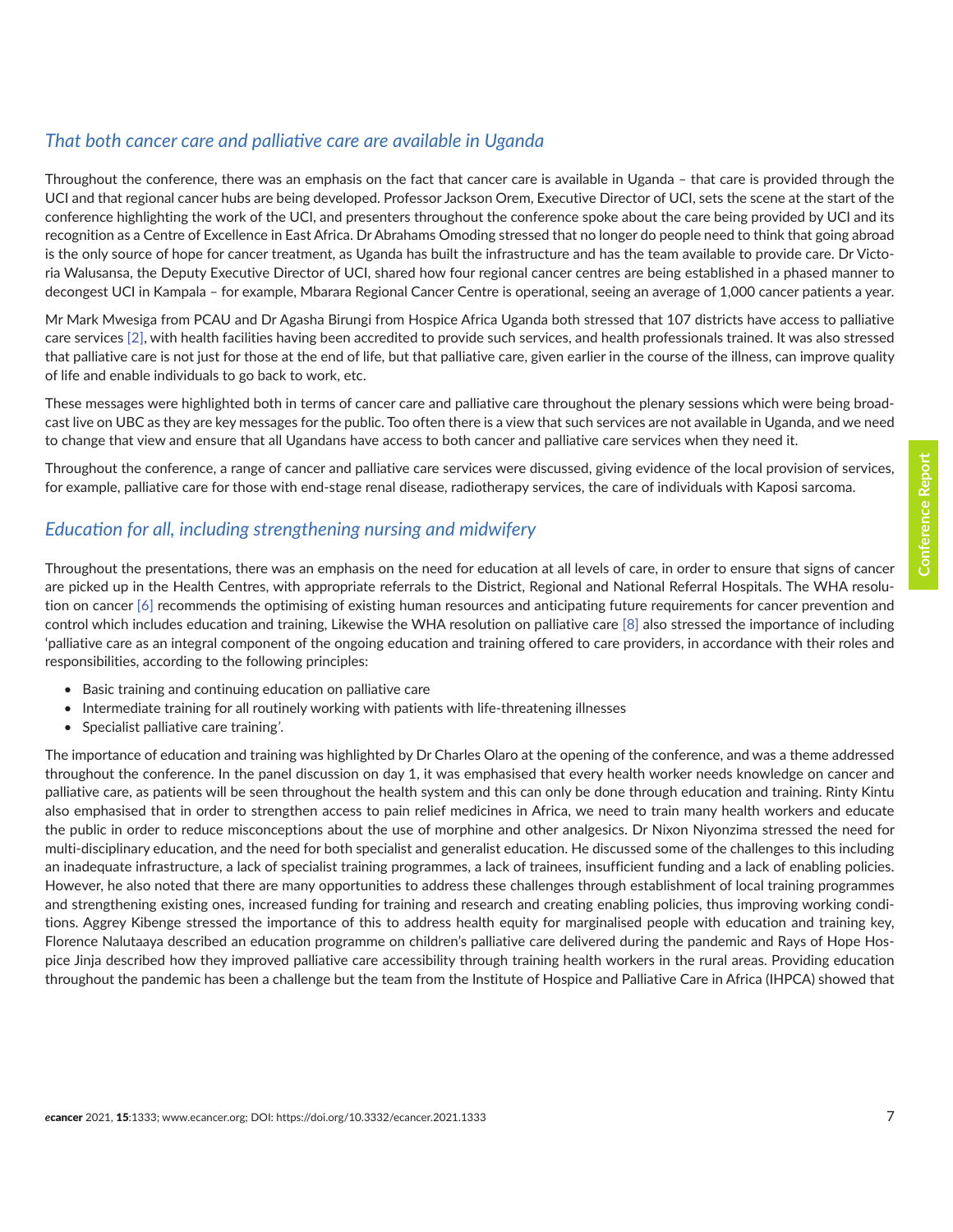with proper planning, preparations and strict adherence of SOPs, face-to-face training could be successfully conducted without spreading COVID-19 as they delivered the face-to-face components of their bachelors and masters programmes.

The importance of educating nurses was also highlighted by Sr Amuge Beatrice, Commissioner incharge of Nursing at the MoH, who discussed the role of nurses in cancer and palliative care during the pandemic, linking in with the recently approved Global Strategic Directions for Nursing and Midwifery [\[19\]](#page-11-0) which focuses on education, availability of health workers, leadership and service delivery. She stressed the role that nurses have played during the pandemic in cancer and palliative care and will continue to be, thus it is essential that they are adequately prepared and supported.

#### *The importance of working together to provide care and overcome challenges, e.g., through technology*

Throughout the presentations, it was very clear that we cannot work in isolation, or as individuals, but that it has been as we have been working together to overcome the COVID-19 pandemic that we have been having success. In their opening, both Dr Olaro and Rt. Hon. General Ali talked about the fact that Uganda has only got to where it is through working together as partners, to sharing the load, and through enabling others. Dr Orem stressed the fact that collaboration is paramount in national cancer control, and that our combined resources and solidarity are necessary for fighting cancer, including cancer control research and policy. Cyndy Searfoss shared how access to cancer and palliative care can be strengthened through collaboration, both local, national and international. Through collaboration, we can address challenges and we are stronger when we work together. Indeed, the Rt. Hon. General Ali reiterated that the Government is committed to developing partnerships to lead to improved quality of service provision. This was a sentiment echoed in many of the presentations.

One key area where collaboration had been key was in the development and utilisation of IT, e.g., through the utilisation of databases and digital technology – an area that has been brought to the forefront of health service delivery and education through the pandemic. With countries, such as Uganda, coming to rely on different digital technology to enable them to continue to provide care and support. Elizabeth Nabirye from the Palliative Care Education and Research Consortium (PcERC) described the lessons learnt from a study looking at health professionals' perceptions of the use of digital technology in palliative care from Uganda, Zimbabwe and Nigeria. Results showed that they supported the use of digital technology in palliative care, identifying potential benefits but also challenges. Eve Namisango from the APCA also discussed the development and evaluation of a mobile phone-based intervention to facilitate continuity of care, symptom monitoring and self-management in patients with advanced cancer during the pandemic, in a refugee settlement in North-western Uganda. This work is still under way but initial results suggest that digital technology approaches are acceptable in augmenting palliative and cancer care in Uganda despite network and other challenges.

One of the key action points from the workshop on Improving National data on palliative care services in Uganda, was the need for a proper data management system for palliative care across Uganda. The workshop explored work being undertaken by the MoH and PCAU to improve national data on palliative care services through an mHealth project, with four pilot facilities having been scaled up so that there are now 20 health facilities involved in the project. Importantly the data collection tool piloted has been integrated into the Health Management Information System. This collaborative work is work in progress and the MoH will continue to take the lead supported by PCAU. There is a need to refine key indicators for palliative care and work has been ongoing led by the WHO with regard to international indicators, which were launched in October 2021.

#### *Resilience and caring for the caregivers*

Both Dr Olaro and Hon. General Ali spoke about the resilience of the health professional during this time of COVID-19 with the hope that this will continue. This was emphasised by Dr Anne Merriman whilst speaking on compassionate care during life-threatening epidemics in Africa as she discussed the role of compassion and how our attitudes can make all the difference in the care that we provide. Supporting front-line care workers has been key to all cancer and palliative care organisations throughout the pandemic. Rays of Hope Hospice Jinja gave an example of how they tried to maintain both physical and mental health of frontline workers during the pandemic. Throughout the pandemic, PCAU was also looking at how they can support frontline palliative care providers. One way, presented at the conference by Joyce Zalwango was to provide psychosocial support in order to enhance their resilience and enable them to maintain the momentum of care for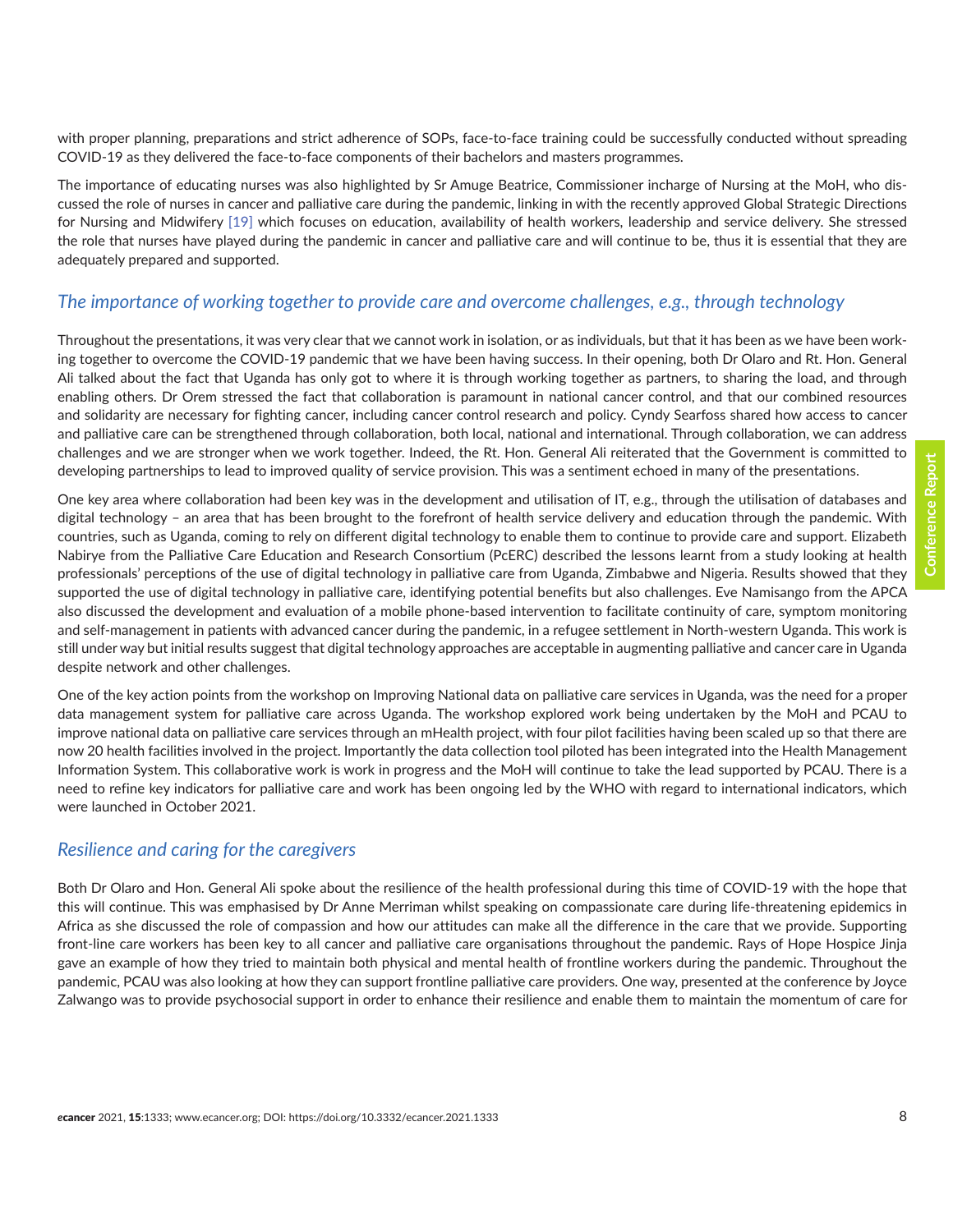all patients in need of palliative care at this time. This also included a series of webinars to discuss selected topics, establishing a toll-free line for psychosocial support and developing a module for the MoH on continuity of palliative care. Resilience of health professionals was not the only concern with PCAU also sharing their work on supporting children who are heading families with adults or children receiving palliative care to be resilient during the pandemic, which demonstrated the importance of strong social support systems.

#### *The grief experienced by so many people who have lost loved ones during the pandemic – no family has not been affected by COVID-19*

There was an acknowledgement from the start of the conference that the pandemic has been difficult for most people, that many of us have loved ones who are sick or who have died from COVID-19, and that every family will have been impacted on one way or another. There was a recognition of all those who have died due to the pandemic, with a special tribute being made to Tom Duku, who lost his life to COVID-19 and was the Chair of the Board of Hospice Africa Uganda and formerly a board member of PCAU.

#### *The importance of good health seeking behaviour – prevention is better than cure*

Whilst there was recognition of the services available for treating cancer, it was also stressed that prevention is better than cure. If Uganda is to have a strong National Cancer Control Plan, then prevention should be a key part of this [\[13\]](#page-10-0) and we all need to be taking as many opportunities as we can to encourage people to go forward for screening, to change their lifestyles, etc. Rose Kiwanuka described how they had integrated health promotion in palliative care within Lweza Community Health Programme and promoted health living, encouraging health seeking behaviour and minimising the occurrence of serious illness, thus impacting on patients' quality of life.

#### *The challenge of funding*

Funding is always raised as an issue when looking at the sustainability of cancer and palliative care services in Uganda. Never more is that the case than now during the COVID-19 pandemic. With limited resources having been redirected, many services have had to reduce their capacity due to reallocation of funding due to the funds being diverted elsewhere in relation to the pandemic. Different options for financing services were explored by Dr Charles Ayume as he discussed health systems strengthening and financing for cancer and palliative care. He stressed the importance of seeing how cancer and palliative care fit into the national strategy for disease preparedness. Funding should not be reliant on one or two individuals, but is everyone's business, and this was important to stress, particularly thinking of those whose funding is about to be cut.

#### *The need for health care equity for marginalised and vulnerable populations*

This is such an important topic and one that needs to be addressed, and indeed it was raised as a concern from the start of the conference. With many marginalised and vulnerable populations living in Uganda, Aggrey Kibenge discussed the importance of health care equity within the country. We know that fatality is unevenly distributed due to the challenges of accessing health care, which has been increased through the pandemic and the resulting lockdown and social economic issues, with rising unemployment pushing more households into poverty and soaring costs for medical care. Whilst the government has responded, the battle of health care equity is not likely to end any time soon, and we need to work together for every Ugandan as health care is not only an essential service, but a basic human right.

Professor Wilson Acuda from IHPCA outlined the challenges faced by vulnerable populations with life-threatening illnesses in accessing palliative care, highlighting the need for research that can inform the development of appropriate policies and interventions for vulnerable populations. Likewise, a review of cultural and religious beliefs and traditions affecting access to cancer and palliative care in Uganda underlined the significant knowledge gaps in this area. It identified the need for education to demystify myths and false beliefs as well as a multistakeholder adoption of culturally appropriate and affordable care. A study by Dr Barnabas Atwiine from the Mbarara University of Science and Technology, which won the award for the best oral presentation, also highlighted caregivers' reasons for abandoning their children's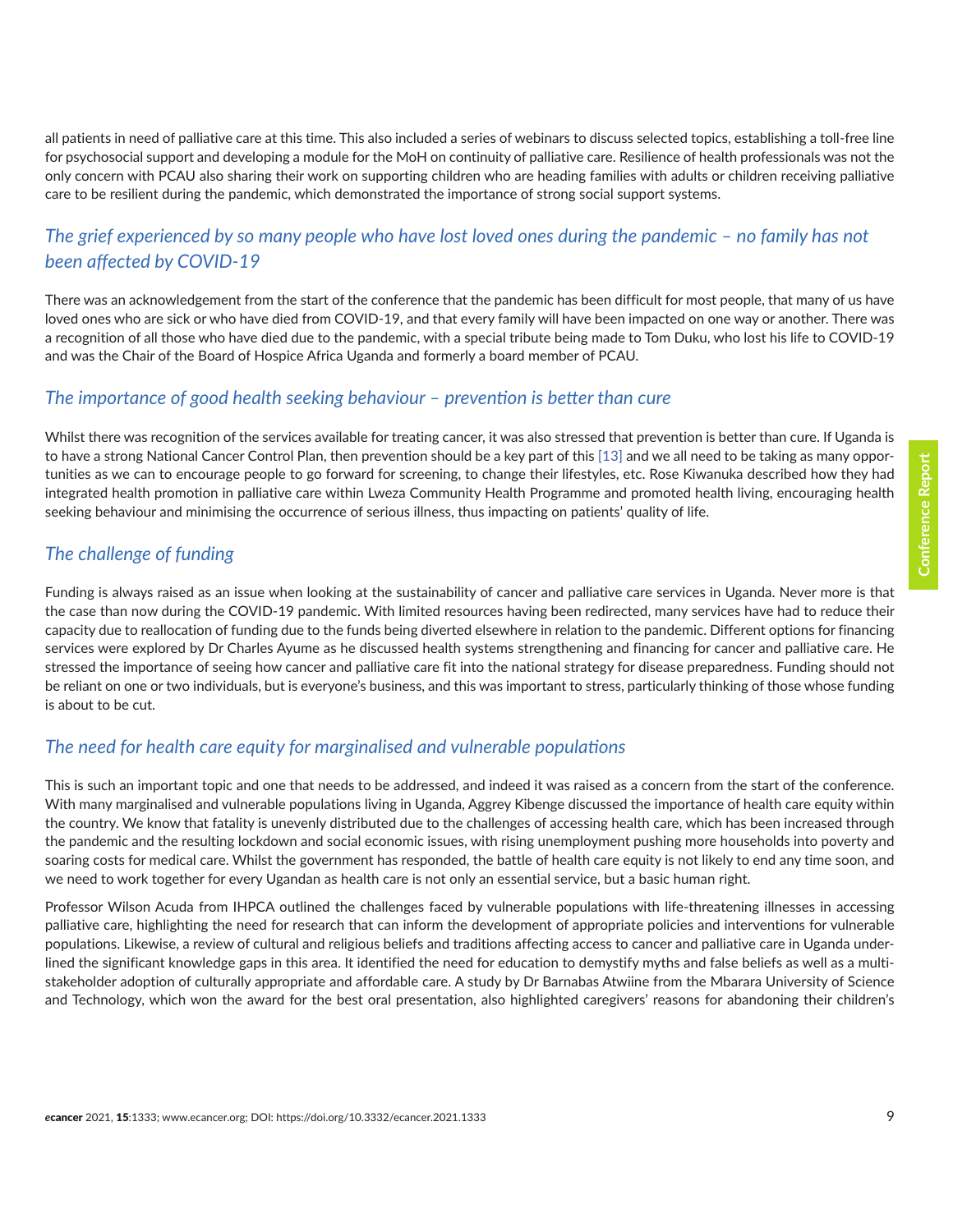cancer treatment in south west Uganda – reasons cited included financial difficulty, other obligations, the child appearing cured, preference for alternative treatments, beliefs that cancer was incurable, side effects of treatment and fear that the child's death was imminent. Another area of concern was that of the 'girl-child' and the team at the Rays of Hope Hospice in Jinja highlighted how the COVID-19 pandemic and the strict lock-down measures created increased insecurity for already poor families, and how they had supported 126 children during the lockdown period, whilst a team from Makerere University looked at the care of children with severe malnutrition. Continuing with the theme of vulnerable populations, Liz Nabirye from PcERC talked about the integration of palliative care into healthcare provision for South Sudanese refugees and host communities in Adjumani and Obongi districts – sharing the results of a rapid systems appraisal which demonstrated the need for palliative care service integration, with the refugee and host communities having ownership of service provision.

#### *We can't wait for the world to stop COVID-19 – COVID-19 is here to stay – we need to find solutions*

Sadly, this was a theme that was raised throughout the conference. COVID-19 is here to stay, we will find ways to work around it, but we need to find solutions to ensure that cancer, palliative care and other essential health services are provided despite the pandemic. Many lessons have been learnt through the COVID-19 pandemic and the conference highlighted the benefit of sharing these lessons, so that we can be prepared for future pandemics or other challenging situations.

#### **Conclusion**

The last 2 years have seen significant challenges due to the COVID-19 pandemic. Despite this, and the limitations due to ongoing lockdowns, restrictions in meeting, etc., cancer and palliative care service provision has continued. It has not been easy, but the resilience, collaboration and commitment shown by those working in these fields in Uganda have been evident, ensuring that individuals with cancer and needing palliative care, and their families have still been able to access the care that they need. This conference, whilst unique and very different from previous conferences, was a great opportunity to share not only amongst each other, but also to share key messages with the public through the live broadcasting of the plenary sessions of the conference. Thus, this conference reached out to many more people than ever before, and it is hoped that the impact of this conference will also be greater than ever before. As the conference came to a close, a panel of Professor Charles Olweny, Chair of the Board UCI, Dr Henry Ddungu, Chair of the Board PCAU, Dr Jackson Orem, Executive Director UCI and Mr Mark Mwesiga, Country Director PCAU shared their thoughts on the conference, what we have learnt through the pandemic and the way ahead. The conference was then closed with a brief highlight of the conference and the awarding of the best oral presentation award by Professor Julia Downing, International Children's Palliative Care Network and PcERC.

It was an exciting conference to be part of, and whilst we did not have the pleasure of meeting face to face, we did have a united experience in learning from each other, joining virtually and being part of the Ugandan cancer and palliative care community. Whilst we hope that in 2 years' time when we have the next conference, we will be able to meet together again in person, we hope that we will also have learnt from this virtual televised conference and take forward the positives, such that not only will our learning through the pandemic impact on the way that we provide care and education, but also on the way that we learn from each other through our regular conference. As Uganda moves forward in the development of UHC, and the implementation of both the cancer and palliative care WHA resolutions [\[6, 8\]](#page-10-0), we do so in the knowledge that we have learnt together, we have grown together, we have developed together through this pandemic and most importantly we have shown that we are resilient and committed to provide cancer and palliative care for all those in need of palliative care in Uganda, regardless of diagnosis, age or where they live.

### **Acknowledgments and funding**

The authors would like to thank the donors of the conference including:

- The MoH
- Fairway Hotel and Spa, Kampala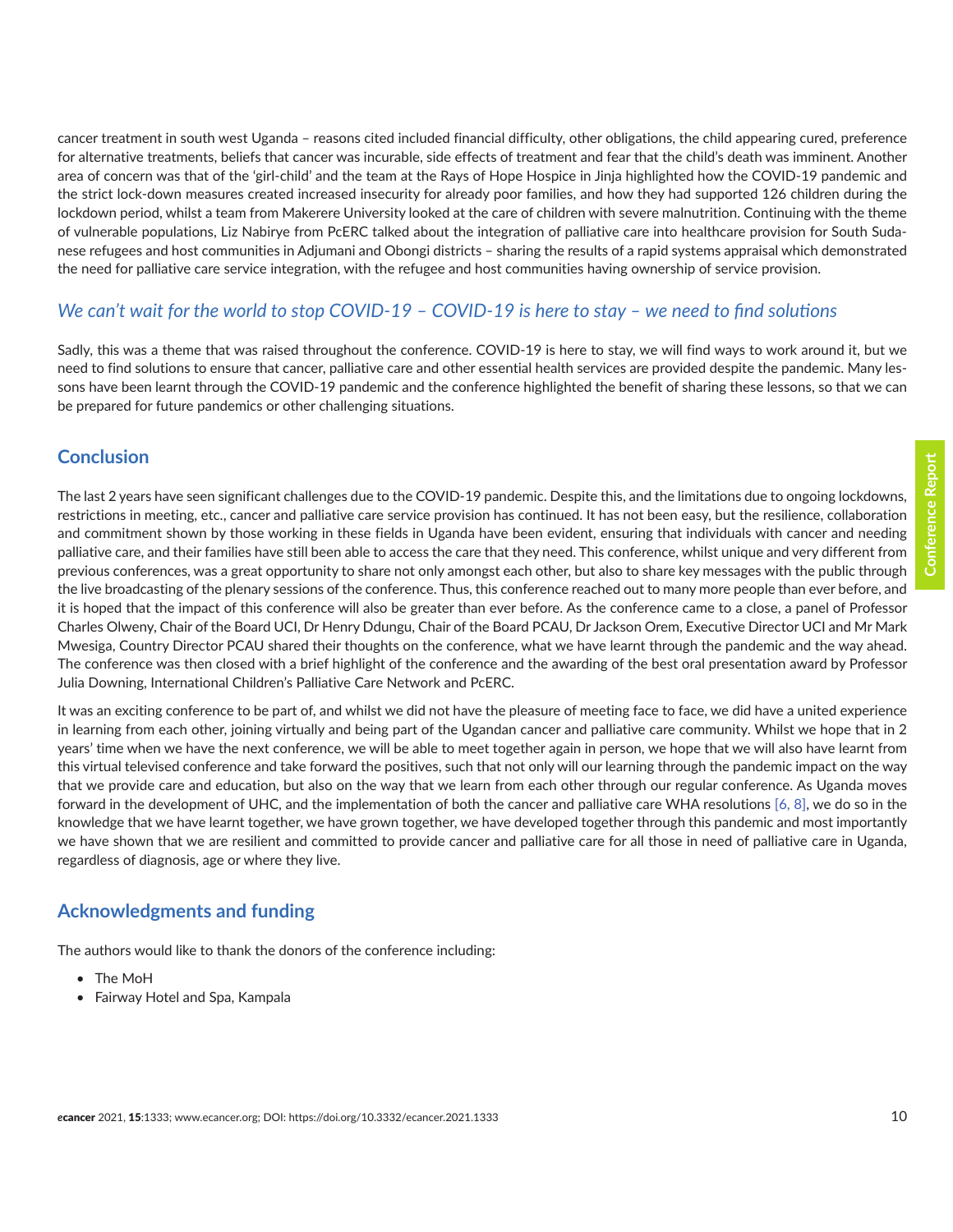- <span id="page-10-0"></span>• Fred Hutchinson Cancer Research Center
- Center for Hospice Care (CHC)
- Open Society Foundations
- Open Society Initiative for Eastern Africa (OSIEA)
- Uganda Broadcasting Corporation Television (UBC TV)
- Treat the Pain
- American Cancer Society (ACS)

The authors would also like to thank everyone who was involved in organising the conference including members of the Overall Conference Organising Committee, the Scientific Committee, the ICT Committee, the Finance Committee and the Publicity Committee, along with all of the PCAU staff.

#### **Conflicts of interest**

The authors declare that they have no conflicts of interest.

#### **References**

- 1. PCAU-UCI (2021) **Abstracts and conference programme book** *The 3rd Uganda Conference on Cancer and Palliative Care Cancer and Palliative Care in COVID-19 and Other Challenging Situations* (Kampala, 23–24 September 2021)
- 2. PCAU (2021) *PCAU in Numbers* [[https://pcauganda.org/#\]](https://pcauganda.org/) Date accessed: 28/09/21
- 3. UCI (2021) *About UCI* [<https://www.uci.or.ug>] Date accessed: 28/09/21
- 4. UCI (2021) *About UCI* [[https://www.uci.or.ug/about-uci/\]](https://www.uci.or.ug/about-uci/) Date accessed: 28/09/2021
- 5. Cancer Research UK (2021) *Worldwide Cancer Statistics* [\[https://www.cancerresearchuk.org/health-professional/cancer-statistics/](https://www.cancerresearchuk.org/health-professional/cancer-statistics/worldwide-cancer) [worldwide-cancer\]](https://www.cancerresearchuk.org/health-professional/cancer-statistics/worldwide-cancer) Date accessed: 28/09/21
- 6. World Health Assembly (2017) **Cancer prevention and control in the context of an integrated approach** *134th session Seventieth World Health Assembly* (Geneva: World Health Assembly)
- 7. Rhee JY, Luyirika E, and Namisango E, *et al* (2017) *APCA Atlas of Palliative Care in Africa* (Houston: IAHPC Press)
- 8. World Health Assembly (2014) *Strengthening of Palliative Care as a Component of Integrated Treatment within the Continuum of Care* (Geneva: World Health Assembly)
- 9. United Nations *Transforming Our World: The 2030 Agenda for Sustainable Development A/RES/70/1* [\[www.sustainabledevelopment.](http://www.sustainabledevelopment.un.org) [un.org](http://www.sustainabledevelopment.un.org)] Date accessed: 28/09/21
- 10. World Health Organization and UNICEF (2018) *Declaration of Astana* (Geneva: WHO)
- 11. World Health Organization *What is Universal Health Coverage* (Geneva: WHO) [[http://www.who.int/health\\_](http://www.who.int/health_) financing/universal\_coverage\_definition/en/] Date accessed: 28/09/21
- 12. World Health Organization *Weekly Operational Update on COVID-19* (Geneva: WHO) [\[https://www.who.int/publications/m/item/](https://www.who.int/publications/m/item/weekly-operational-update-on-covid-19---28-september-2021) [weekly-operational-update-on-COVID-19---28-september-2021\]](https://www.who.int/publications/m/item/weekly-operational-update-on-covid-19---28-september-2021) Date accessed: 28/09/21
- 13. World Health Organization (2006) *Cancer Control: Knowledge into Action WHO Guide for Effective Programmes* (Geneva: WHO) [\[https://](https://www.ncbi.nlm.nih.gov/books/NBK195408/pdf/Bookshelf_NBK195408.pdf) [www.ncbi.nlm.nih.gov/books/NBK195408/pdf/Bookshelf\\_NBK195408.pdf](https://www.ncbi.nlm.nih.gov/books/NBK195408/pdf/Bookshelf_NBK195408.pdf)] Date accessed: 28/09/21